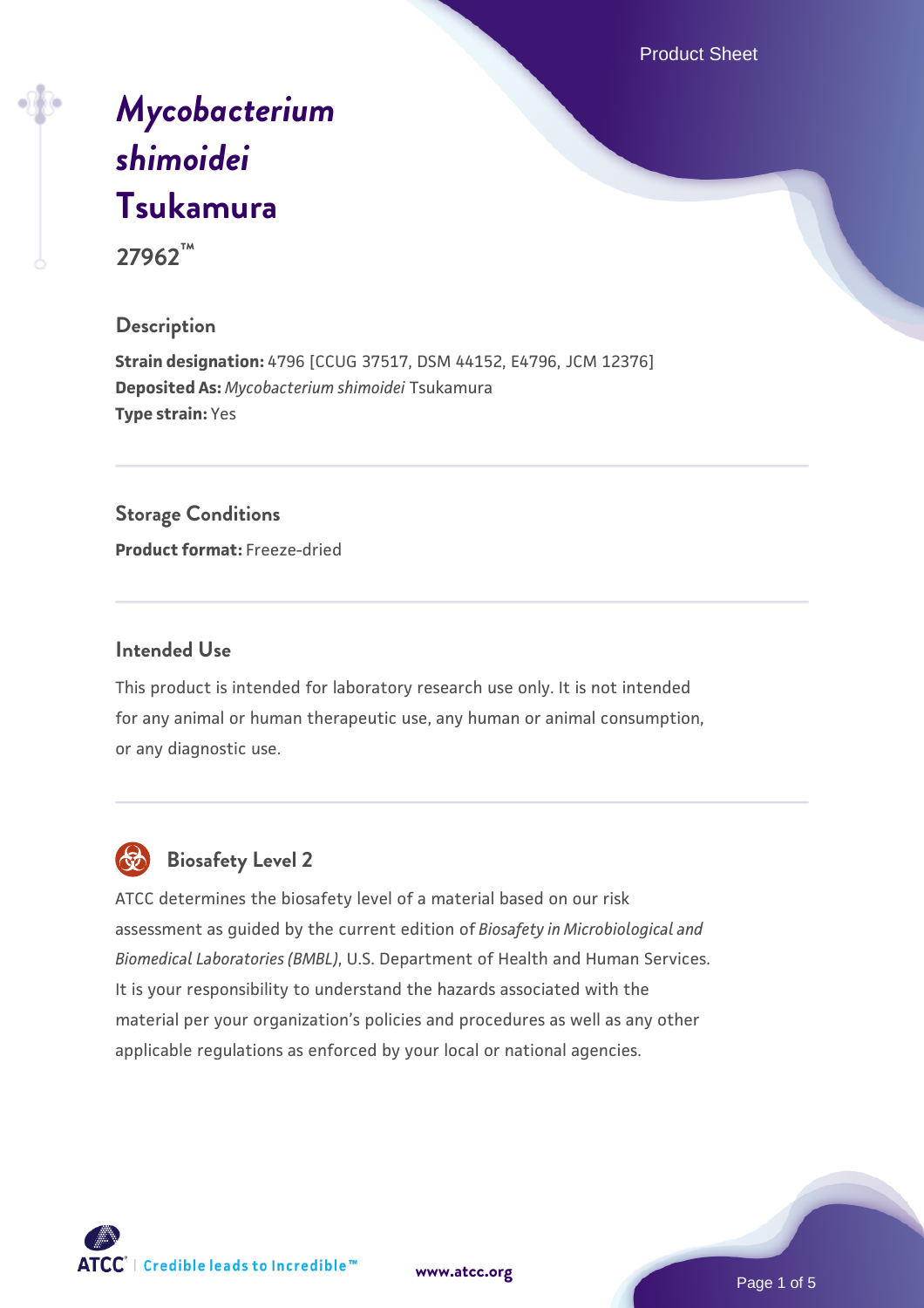#### *[Mycobacterium shimoidei](https://www.atcc.org/products/27962)* [Tsukamura](https://www.atcc.org/products/27962) **Product Sheet** Product Sheet **27962**

ATCC highly recommends that appropriate personal protective equipment is always used when handling vials. For cultures that require storage in liquid nitrogen, it is important to note that some vials may leak when submersed in liquid nitrogen and will slowly fill with liquid nitrogen. Upon thawing, the conversion of the liquid nitrogen back to its gas phase may result in the vial exploding or blowing off its cap with dangerous force creating flying debris. Unless necessary, ATCC recommends that these cultures be stored in the vapor phase of liquid nitrogen rather than submersed in liquid nitrogen.

## **Certificate of Analysis**

For batch-specific test results, refer to the applicable certificate of analysis that can be found at www.atcc.org.

#### **Growth Conditions**

**Medium:**  [ATCC Medium 90: Lowenstein Jenson medium](https://www.atcc.org/-/media/product-assets/documents/microbial-media-formulations/9/0/atcc-medium-90.pdf?rev=2af45eec61614a8e9024c1519219fe34) [ATCC Medium 90: Lowenstein Jenson medium](https://www.atcc.org/-/media/product-assets/documents/microbial-media-formulations/9/0/atcc-medium-90.pdf?rev=2af45eec61614a8e9024c1519219fe34) [ATCC Medium 0173: Middlebrook 7H10 Agar w/ OADC](https://www.atcc.org/-/media/product-assets/documents/microbial-media-formulations/0/1/7/3/atcc-medium-0173.pdf?rev=2fcd87d0ebaf471d8aa6aba3758ef39f) **Temperature:** 37°C

#### **Handling Procedures**

1. Open vial according to enclosed instructions.

**2. Using a single tube of #1395 broth (5 to 6 ml), withdraw approximately 0.5 to 1.0 ml with a Pasteur or 1.0 ml pipette. Rehydrate the entire pellet.**

**3. Aseptically transfer this aliquot back into the broth tube. Mix well.**

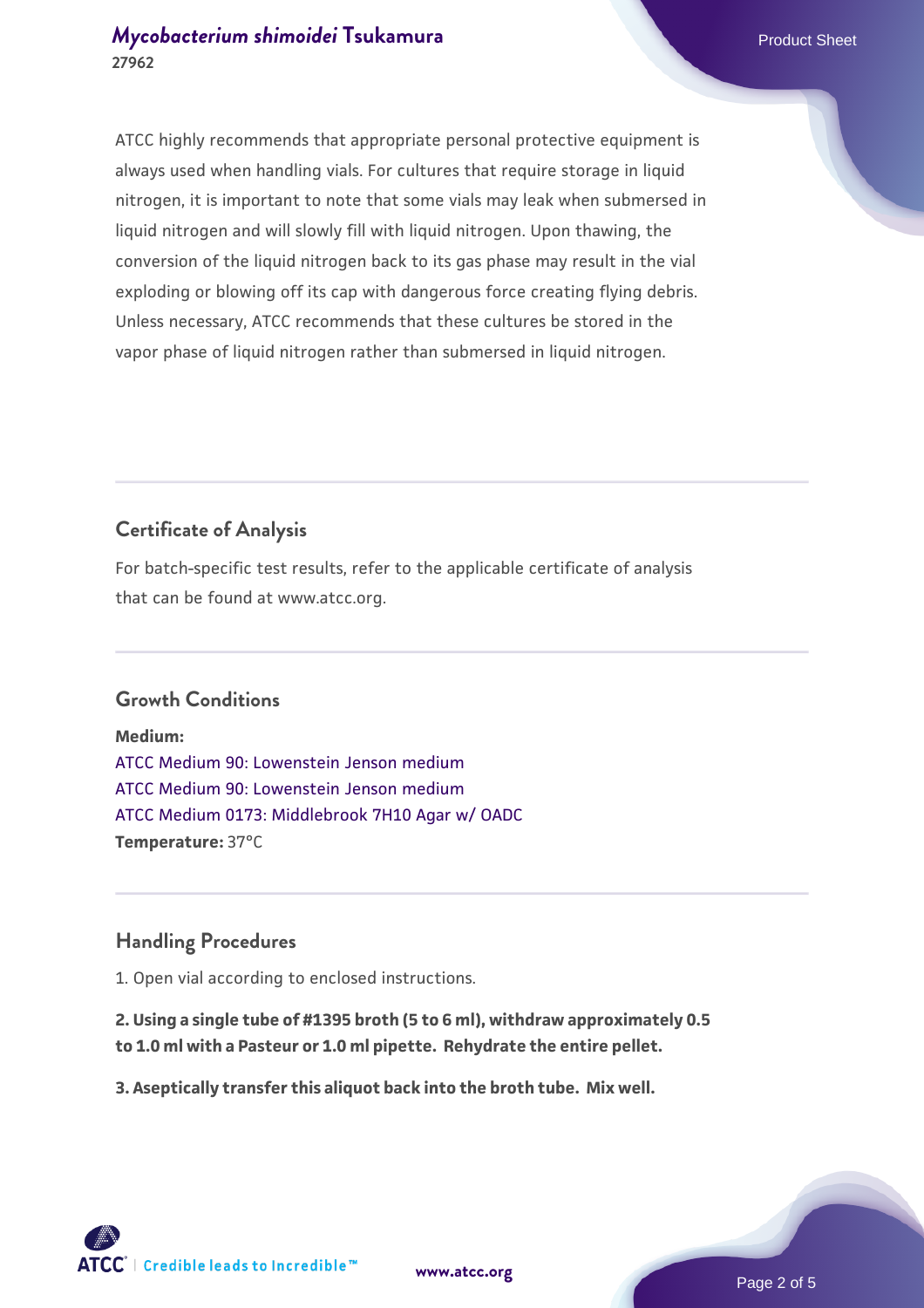**4. Heavily inoculate a slant and/or a plate of #90 or #173 agar.**

**5. After growth has been achieved, additional transfers may be made.**

#### **Notes**

Colonies on #173 agar are smaller, irregular, rough, undulate, and buff.

 Additional information on this culture is available on the ATCC web site at www.atcc.org.

#### **Material Citation**

If use of this material results in a scientific publication, please cite the material in the following manner: *Mycobacterium shimoidei* Tsukamura (ATCC 27962)

#### **References**

References and other information relating to this material are available at www.atcc.org.

#### **Warranty**

The product is provided 'AS IS' and the viability of ATCC<sup>®</sup> products is warranted for 30 days from the date of shipment, provided that the customer has stored and handled the product according to the information included on the product information sheet, website, and Certificate of Analysis. For living cultures, ATCC lists the media formulation and reagents that have been found to be effective for the product. While other unspecified media and reagents may also produce satisfactory results, a



**[www.atcc.org](http://www.atcc.org)**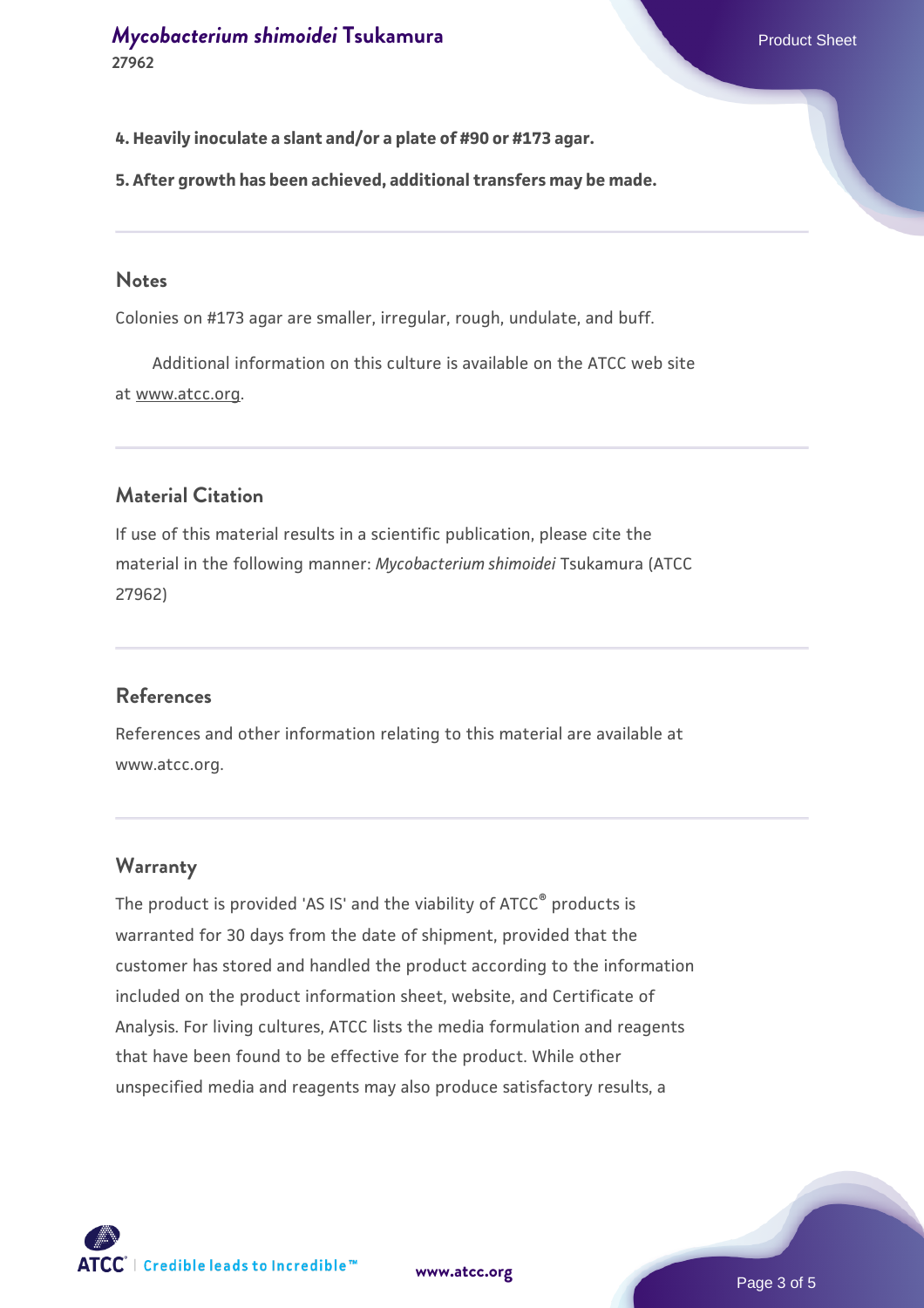#### *[Mycobacterium shimoidei](https://www.atcc.org/products/27962)* [Tsukamura](https://www.atcc.org/products/27962) **Product Sheet** Product Sheet **27962**

change in the ATCC and/or depositor-recommended protocols may affect the recovery, growth, and/or function of the product. If an alternative medium formulation or reagent is used, the ATCC warranty for viability is no longer valid. Except as expressly set forth herein, no other warranties of any kind are provided, express or implied, including, but not limited to, any implied warranties of merchantability, fitness for a particular purpose, manufacture according to cGMP standards, typicality, safety, accuracy, and/or noninfringement.

#### **Disclaimers**

This product is intended for laboratory research use only. It is not intended for any animal or human therapeutic use, any human or animal consumption, or any diagnostic use. Any proposed commercial use is prohibited without a license from ATCC.

While ATCC uses reasonable efforts to include accurate and up-to-date information on this product sheet, ATCC makes no warranties or representations as to its accuracy. Citations from scientific literature and patents are provided for informational purposes only. ATCC does not warrant that such information has been confirmed to be accurate or complete and the customer bears the sole responsibility of confirming the accuracy and completeness of any such information.

This product is sent on the condition that the customer is responsible for and assumes all risk and responsibility in connection with the receipt, handling, storage, disposal, and use of the ATCC product including without limitation taking all appropriate safety and handling precautions to minimize health or environmental risk. As a condition of receiving the material, the customer agrees that any activity undertaken with the ATCC product and any progeny or modifications will be conducted in compliance with all applicable laws, regulations, and guidelines. This product is provided 'AS IS' with no representations or warranties whatsoever except as expressly set forth herein and in no event shall ATCC, its parents, subsidiaries, directors, officers, agents, employees, assigns, successors, and affiliates be liable for indirect,